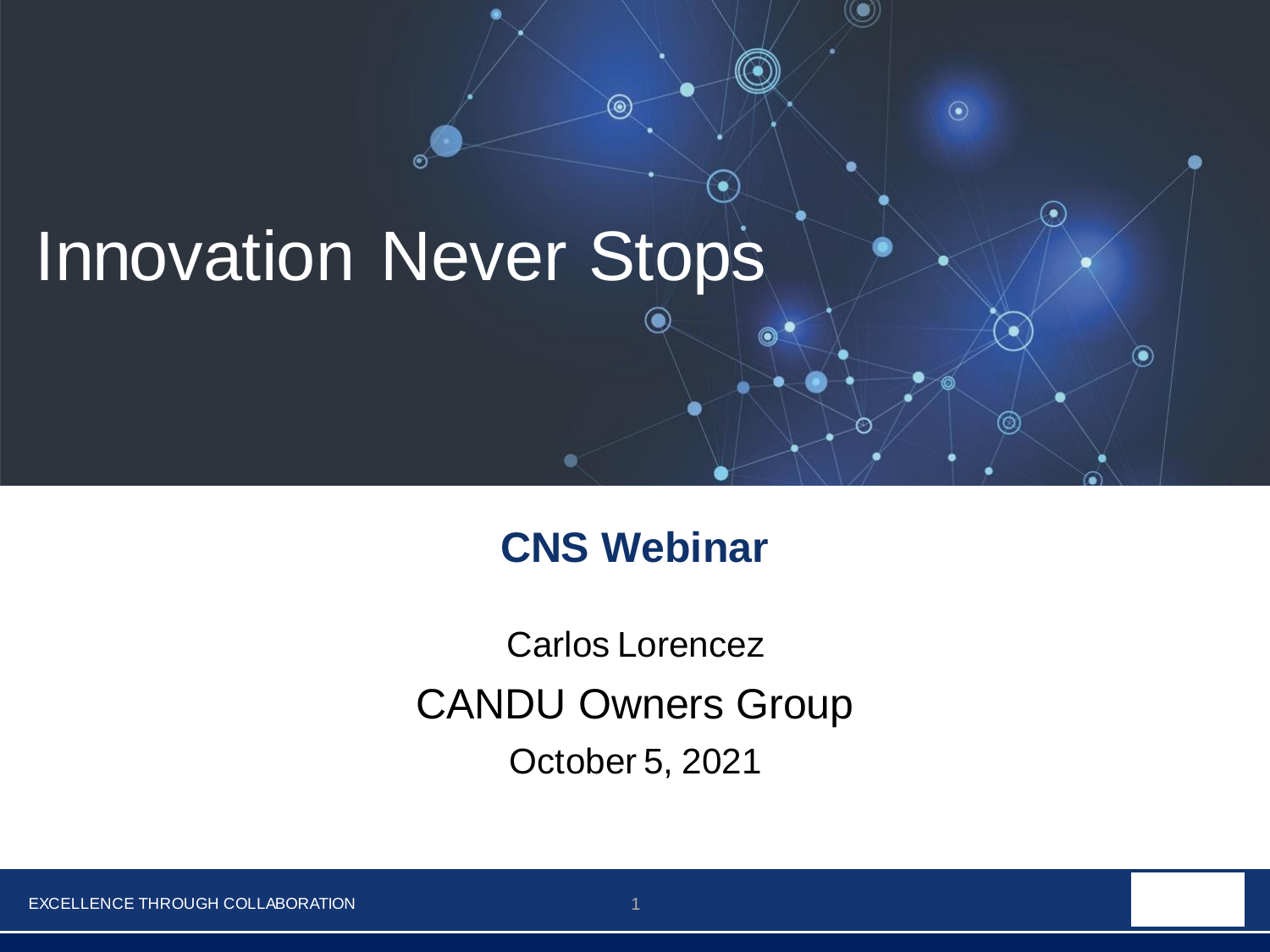# Never Content

"Excellence Through Collaboration"

#### Continuous Learning Culture

- Permeates the organizations
- Leads to a healthy questioning attitude:
	- How can we make it safer?
	- How can we improve this?
	- How can we simplify it?
	- What new technology can help us?
	- What can we create to solve it?
	- Can R&D find us the answer?



#### **The Nuclear Industry is never content and actively seeks improvement**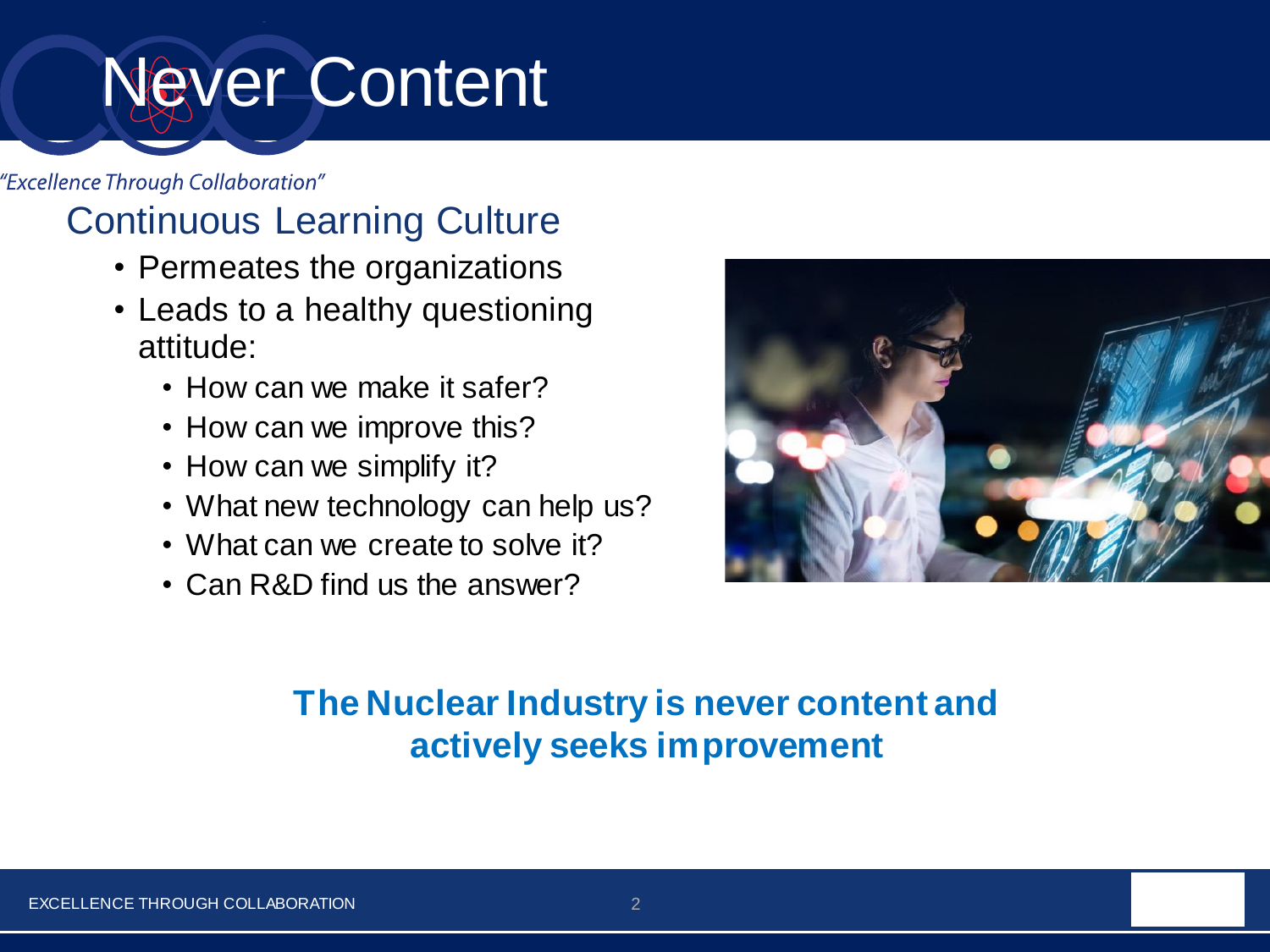## Innovation

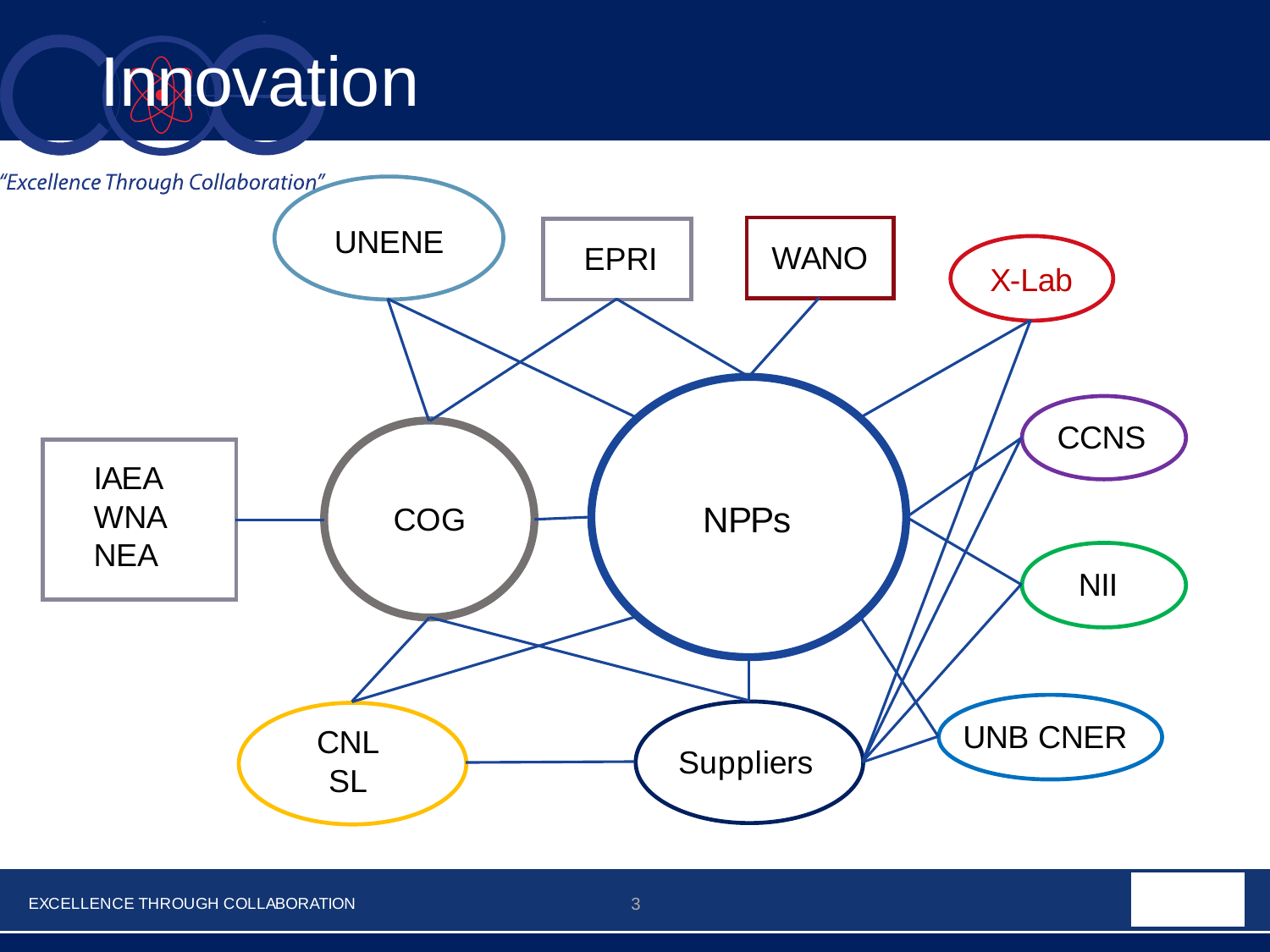# COG and its Members

### **Excellence** through **Collaboration**





45 operating CANDU units across 7 countries, worldwide

Founded in Canada in 1984



- Canadian technology with international reach
- Between \$60-\$70 million annually in R&D and member-initiated projects
- Private, not-for-profit corporation
- Funded voluntarily by all CANDU operators worldwide & Canadian Nuclear Laboratories (CNL)



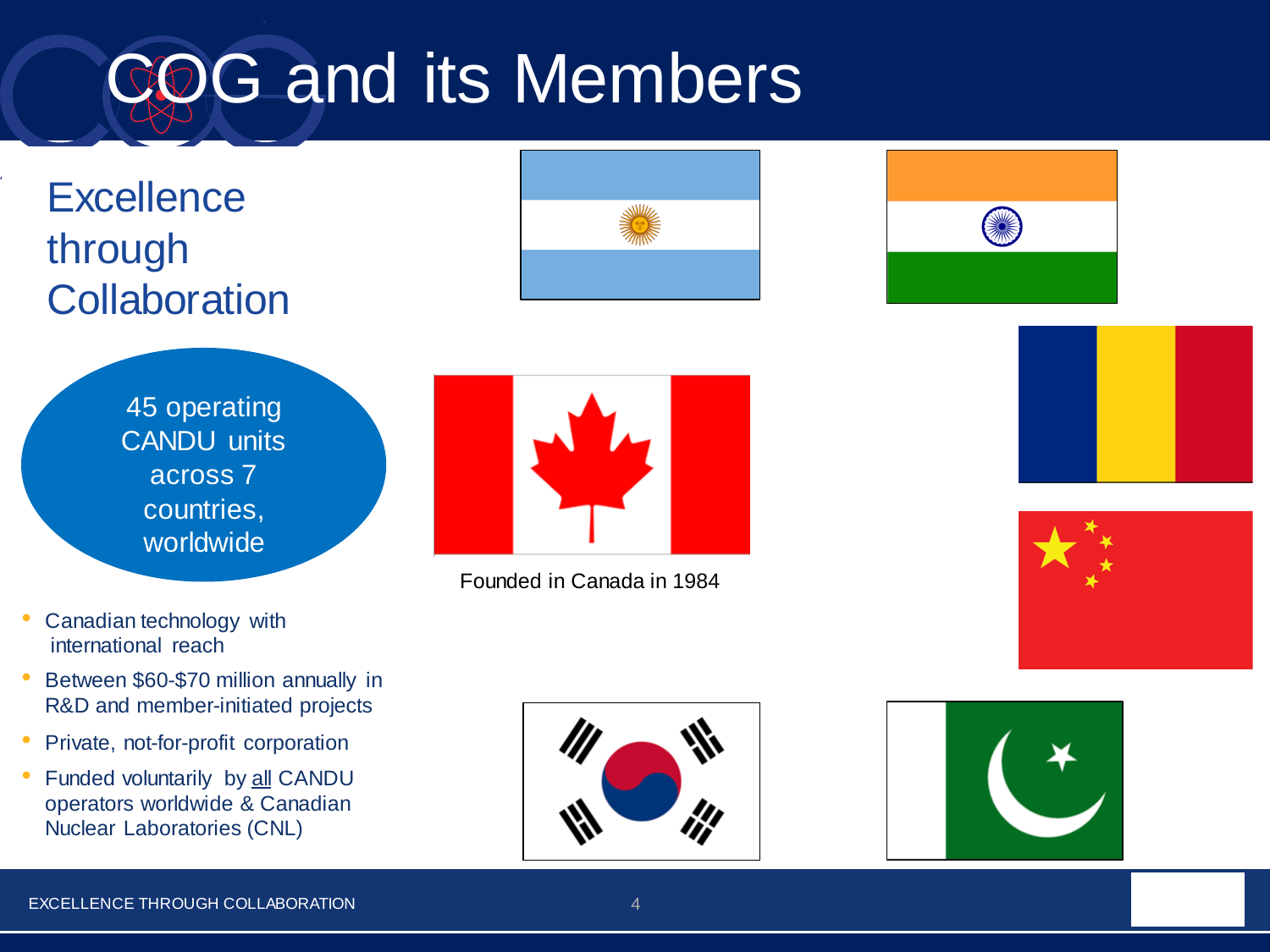

- Chemistry Materials & **Components**
- Health Safety & Environment
- Industry Standard Toolset

### ulture





### and Strategic R&D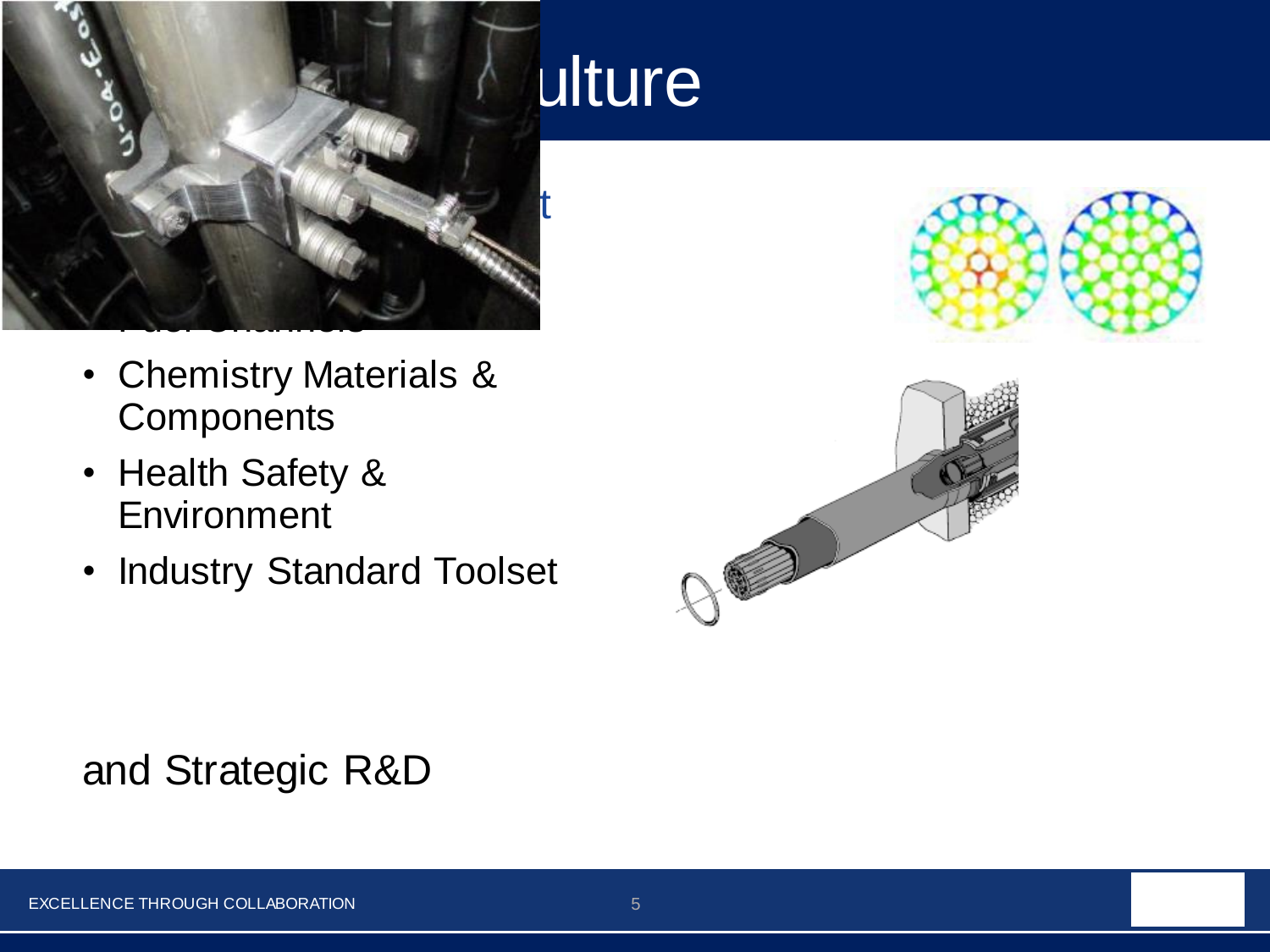# Strategic R&D

"Excellence Through Collaboration"

### Reduced Outage Program

- Online monitoring and condition-based maintenance
- Automated analysis and data analytics
- Improved fuel channel inspections
- Digitalization and modernization
- Robotics and automated tooling
- Augmented and virtual reality

Material Properties, Decommissioning and Waste, Enhanced Computer Codes, Human Performance, etc.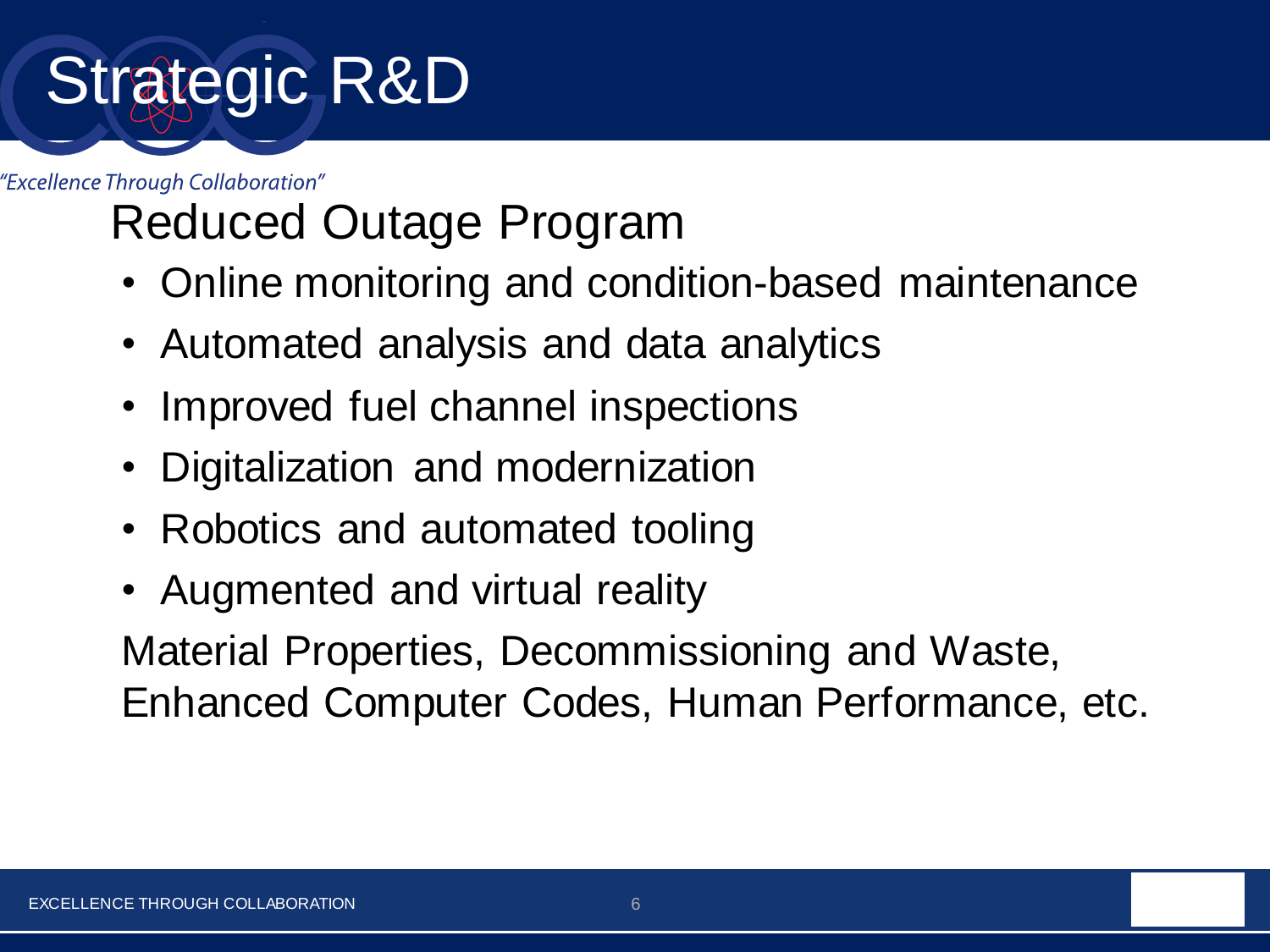# Looking ahead

"Excellence Through Collaboration"

### Five new nuclear technologies





EXCELLENCE THROUGH COLLABORATION **FOR A 200 YO F AND THE COLL AND THE COLL ASSESS**